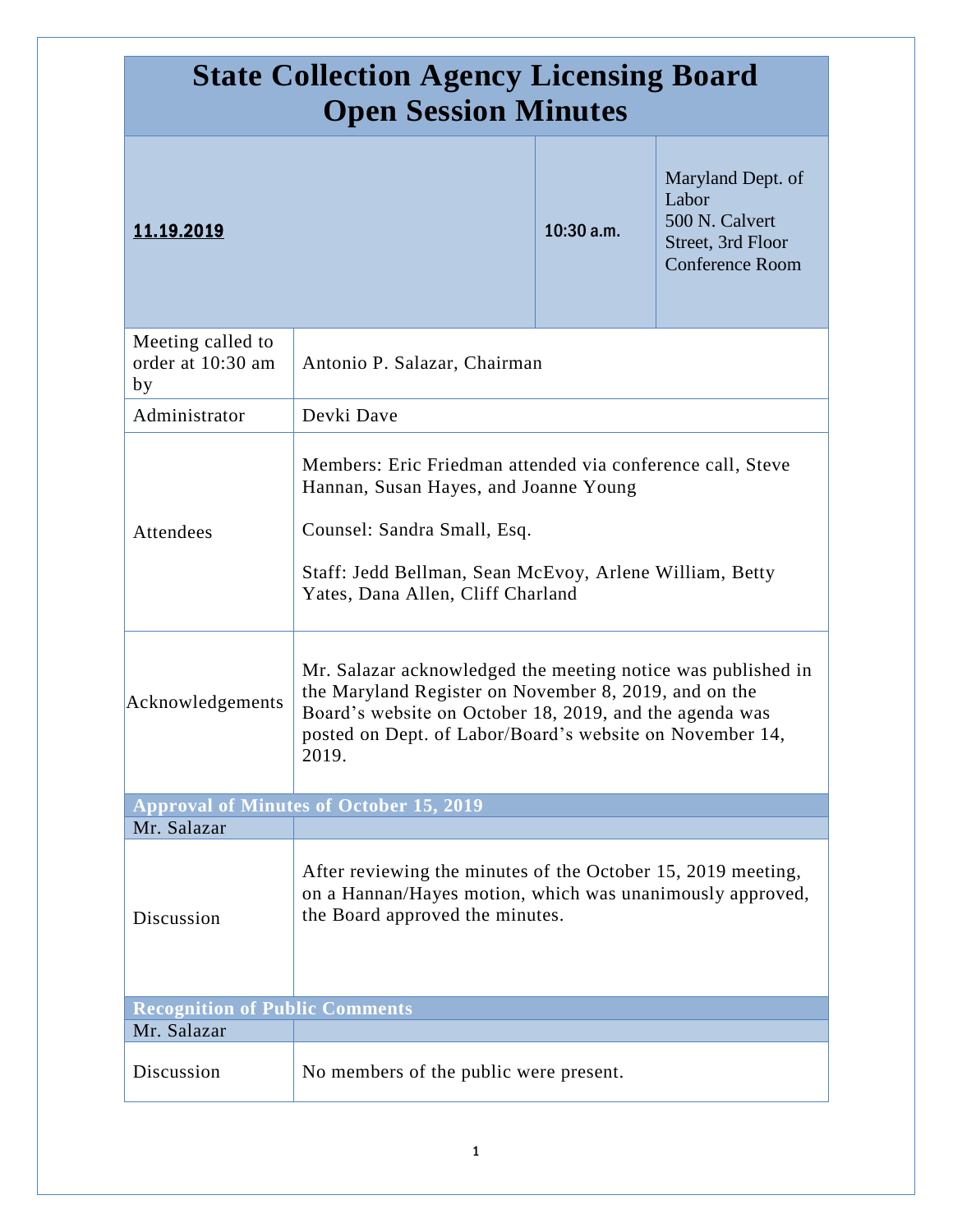## **1. Licensing Unit Report**

## Ms. Yates

Discussion

Ms. Yates advised the Board that each entity's application and supporting materials for licensure had been reviewed and found to have satisfied the licensing qualifications. Ms. Yates recommended that the Board issue collection agency licenses to the following entities: Accenture S.R.L., Accenture Service Center S.R.L., Orion Portfolio Purchasing LLC, Orion Portfolio Purchasing LLC (branch), Sunbit Now, LLC, Sunbit Now, LLC (branch), First Service Residential Maryland Inc., Improved Data Services LLC, Elevation Capital Partners LLC, Watson Holdings LLC , Marlette Servicing LLC, iEnergizer IT Services Private Limited, Elevate 365, LLC, HPS Management of Maryland LLC, Ocwen USVI Services, LLC, Uplift, Inc., Sequium Asset Solutions, LLC, Credit Management, LP (branch), TrueAccord Corp (branch), EGS Financial Care, Inc. (Branch), EGS Financial Care, Inc. (branch), Credit Adjustments Inc. (branch), Coast Professional Inc. (branch), Glasser and Glasser P.L.C. (Branch), Portfolio Recovery Associates, LLC (branch) and NorthStar Location Services, LLC (branch).

Ms. Yates also informed the Board that staff received and processed the following change in control requests (which did not raise concerns): Future Capital, LLC, Accelerated Inventory Management, LLC, Accounts Receivable Clearing House, LLC, Accounts Clearing House, LLC, Alltran Financial, L.P., Alltran Education, Inc., Collections Acquisition Company, Inc., Concord Servicing Corporation, Collections Management Holdings, LLC, Exeter Finance LLC and Systems & Services Technologies, Inc. AMCOL Systems, Inc., JHPDE Finance I LLC, National Hospital Colletiona, L.L.C, Alltran Health, Inc., and EGS Financial Care, Inc.

On a Hayes/Young motion, which was unanimously approved, the Board voted to issue licenses to all applicants recommended by Ms. Yates.

Ms. Yates stated that Licensing Unit recently learned Community Service Group LLC had engaged in unlicensed collection activity since 1987 and would present the company's application for licensing at the next meeting, once a Memorandum of Understanding was executed regarding the unlicensed activity. Mr. Salazar explained that the MOU and license application will be presented for approval at the next meeting, and he added that he expects to include a penalty. During the discussion, responding to a question from Ms. Hayes, Ms. Yates advised that fines are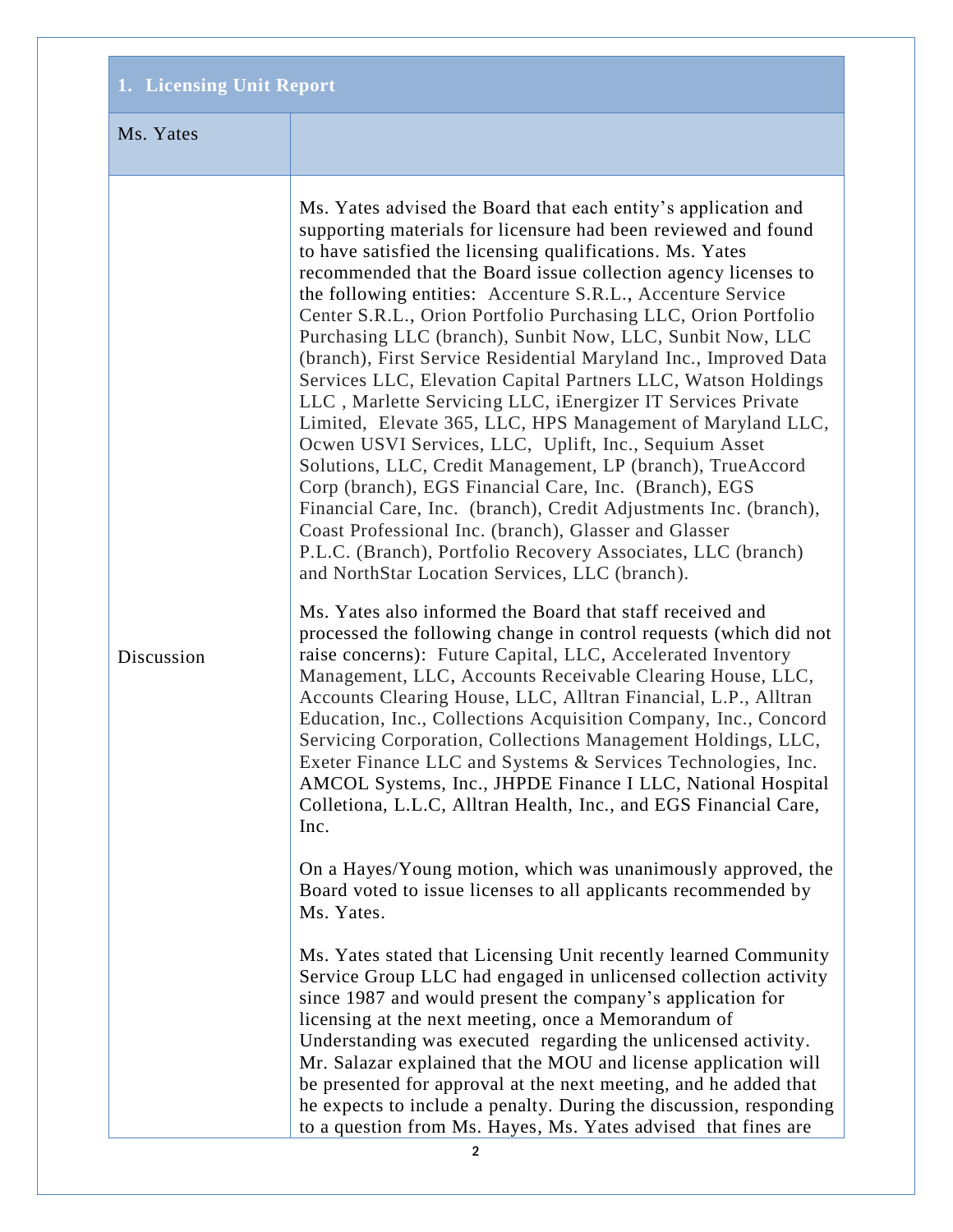| paid through the NMLS. Responding to Mr. Friedman, Mr.          |
|-----------------------------------------------------------------|
| Bellman advised that the pending action (MOU) is consistent     |
| with the Board's long-held position that management companies   |
| must be licensed if their collection activity is undertaken for |
| other entities such as homeowner associations.                  |
|                                                                 |

| 2. Consumer Services Unit Report |                                                                                                                                                                                                                                                                                                                                                                                                                                                                                                                                                                                         |
|----------------------------------|-----------------------------------------------------------------------------------------------------------------------------------------------------------------------------------------------------------------------------------------------------------------------------------------------------------------------------------------------------------------------------------------------------------------------------------------------------------------------------------------------------------------------------------------------------------------------------------------|
| Ms. Mack                         |                                                                                                                                                                                                                                                                                                                                                                                                                                                                                                                                                                                         |
| Discussion                       | Ms. Mack presented the Consumer Services Unit Complaint<br>Report. She advised that the unit had received 50 total<br>complaints during the fiscal year-to-date, 20 of which are<br>open and 49 of which are closed. Further, Ms. Mack<br>compared complaints by fiscal year, noting a declining trend<br>from 2013 through 2018 - at 615, 504, 375, 261, 205 and<br>181, respectively, and an increase to 197 for fiscal year 2019.<br>Mr. Salazar, noted that his and his staff's consumer<br>awareness outreach efforts could be influencing the increasing<br>number of complaints. |

| 3. NACARA Conference updates |  |
|------------------------------|--|
| Ms. Mack                     |  |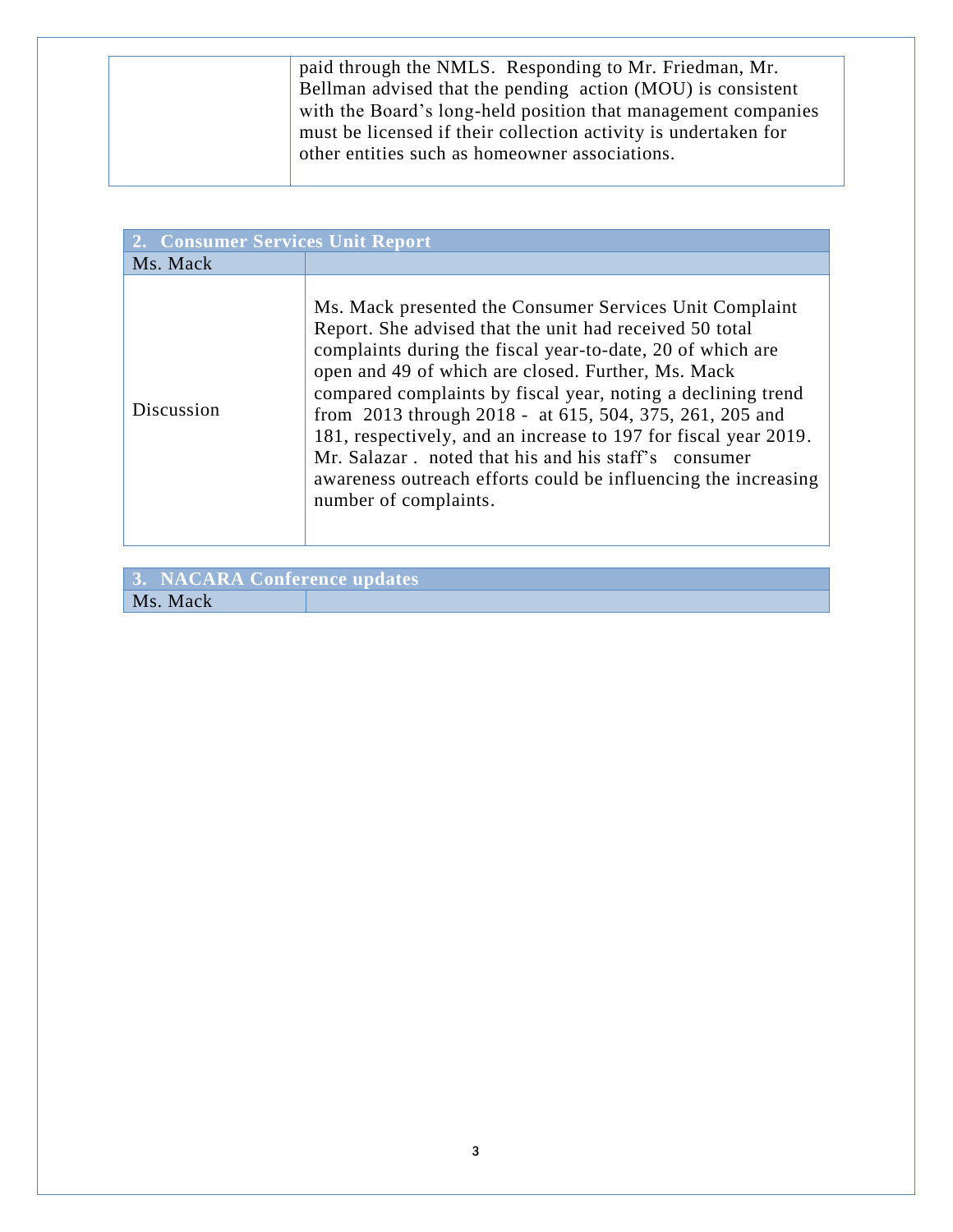| collection, and consideration of operational integrity re: use<br>of algorithms. Mr. Salazar noted that another attorney in his<br>office and Mr. Bellman will be looking further at this issue. |
|--------------------------------------------------------------------------------------------------------------------------------------------------------------------------------------------------|
|--------------------------------------------------------------------------------------------------------------------------------------------------------------------------------------------------|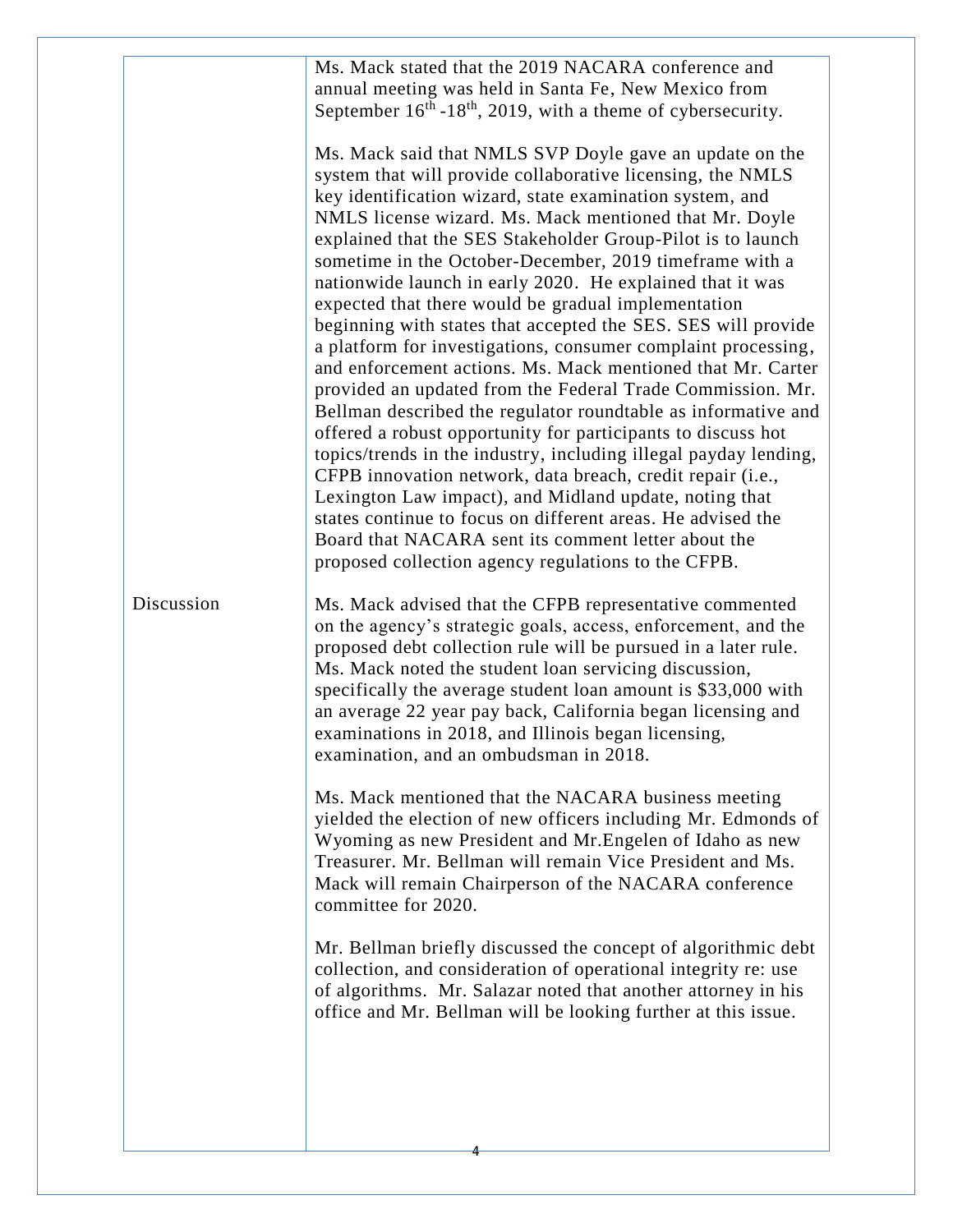| <b>4. Enforcement Unit Report</b> |                                                                                                                                                      |  |
|-----------------------------------|------------------------------------------------------------------------------------------------------------------------------------------------------|--|
| Ms. Allen                         |                                                                                                                                                      |  |
| Discussion                        | Ms. Allen reported that there are 5 collection agency cases in<br>an investigation status and one collection agency case is in<br>pre-charge status. |  |